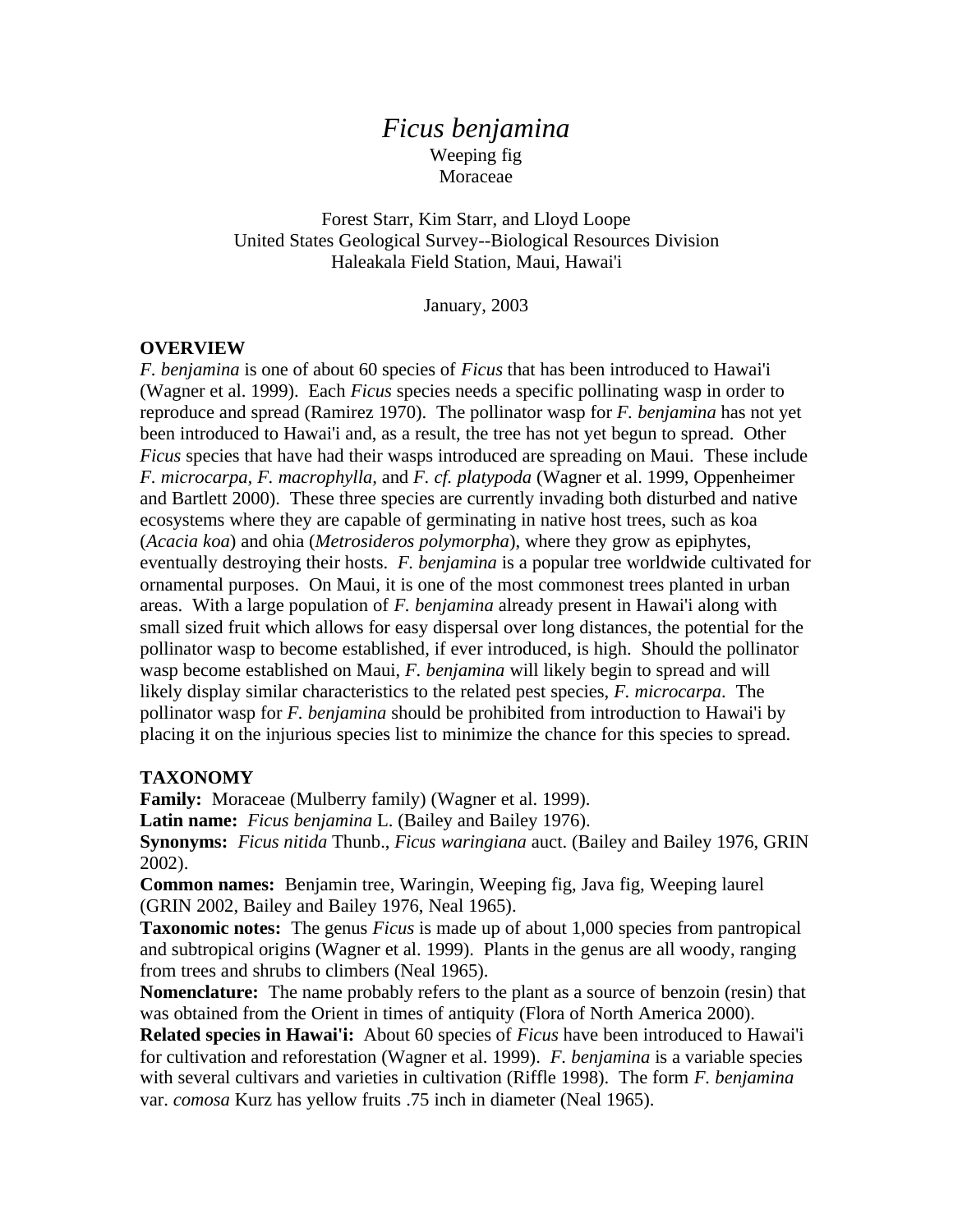### **DESCRIPTION**

"Trees, evergreen, to 10 m. Roots adventitious, occasionally hanging. Bark gray, smooth. Branchlets brown, glabrous. Leaves: stipules .8-1.2 cm; petiole 0.5-2(-3) cm. Leaf blade oblong, elliptic, lanceolate, or ovate, 4-6(-11) x 1.5-6 cm, nearly leathery, base rounded or cuneate, margins entire, apex acuminate or cuspidate; surfaces abaxially and adaxially glabrous; basal veins  $1(-2)$  pairs, short; lateral veins  $(6-)$   $12(-14)$  pairs, regularly spaced, uniform; secondary veins prominent. Syconia solitary or paired, sessile or subsessile, orange, yellow, or dark red, nearly globose, 8-12 x 7-10 mm, glabrous; subtending bracts 2-3, crescent-shaped, 0.5-1.5 mm, glabrous; ostiole closed by 3 small, flat, apical bracts 1.5-2 mm wide, umbonate." (Flora of North America 2000).

# **BIOLOGY & ECOLOGY**

**Cultivation:** Neal (1965) describes *F. benjamina* as one of the most beautiful and graceful of figs. As the tree matures, its spread is generally broader than tall with a beautiful dense umbrella-like canopy of pendant branches that cascade down to the ground, hence the name, weeping fig (Riffle 1998). This weeping fig is widely cultivated in Hawai'i and has not had its associated wasp introduced and therefor has not yet spread from initial plantings. In temperate areas of the world it is grown as a houseplant. In warmer regions the tree is grown as a specimen, street tree, or as a hedge. On Maui, *F. benjamina* is one of the most common trees in urban areas. In some residential neighborhoods, almost every house contains at least one of these popular trees, either in a pot or in the ground. Some disadvantages to this tree in cultivation include adventitious roots both above and below ground which can break up concrete surfaces and numerous fruits, that are a spectacular red color, but become a nuisance when they shed onto streets, sidewalks, or driveways (Courtright 1988).

**Invasiveness:** *F. benjamina* is not invasive in Hawai'i yet due to the absence of its associated pollinator wasp. The only reference found of this species becoming invasive elsewhere in the world is in Western Australia, where the tree is reported as invading cliffs in a few areas around the lower Swan River in Perth (Randall 1998). In Hawai'i, this species has several attributes that could make it invasive should the pollinator wasp be introduced, including large presence of host trees for the successful establishment of pollinator wasps, small fruit size allowing dispersal by many different vectors, and ability to begin life as an epiphyte. This species resembles *F. microcarpa* and the potential spread and damage caused would probably similar to that of *Ficus* species that are currently spreading on Maui. *Ficus* species that are known to naturalize in Hawai'i include *F. microcarpa, F. macrophylla, and F. cf. platypoda* (Wagner et al. 1999, Oppenheimer and Bartlett 2000). These species commonly germinate in other trees, fenceposts, rocks, bridges, buildings, and other unwanted structures, eventually engulfing their hosts. *Ficus* species threaten many natural areas on Maui, including both wet and dry habitat, by germinating on many native host trees such as koa (*Acacia koa*), ohia (*Metrosideros polymorpha*), wiliwili (*Erythrina sandwicensis*), and others, and eventually killing them as they spread. Invasive characteristics include a widespread distribution due to popularity among the public who use the plant for an ornamental, large seed set, the presence of non-native fruit eating birds that spread the seeds, and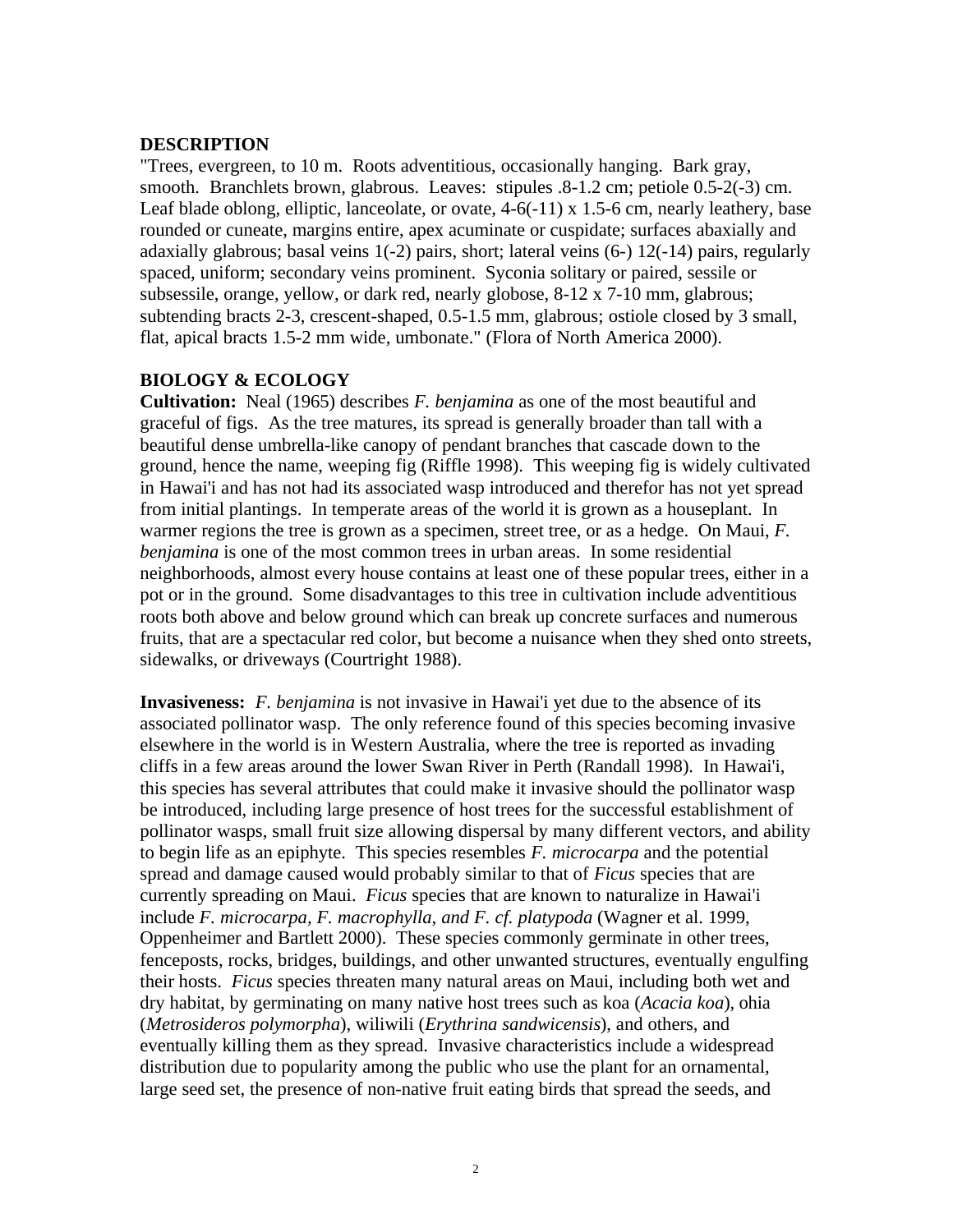difficulty in controlling epiphytic plants on native hosts. In addition, *F. benjamina* is said to be drought tolerant once established (Riffle 1998).

**Pollination:** The fruit (syconium or fig) and reproduction systems of species in the genus *Ficus* are unique. Each species of *Ficus* has an associated species of agaonid wasp (Hymenoptera: Chalcoidea: Agaonidae). *Ficus* species can only be pollinated by their associated agaonid wasps and in turn, the wasps can only lay eggs within their associated *Ficus* fruit. For successful pollination and reproduction of *Ficus* species to occur, its associated pollinator wasp must be present. Conversely, for successful reproduction of agaonid wasps to occur, their associated *Ficus* species must be present (Janzen 1979).

**Propagation:** *Ficus* species propagate from seed and many can be propagated from cuttings. Trees can begin life as epiphytes on other trees.

**Dispersal:** Plants are initially spread by humans who grow the plant for ornament and use the trees in reforestation. Because the pollinator wasp is not yet present, *F. benjamina* seeds are not viable. Other species of *Ficus* that do have wasps present are spread by fruit eating birds. Various birds observed by the authors foraging and roosting in other species of *Ficus* trees on Maui include mynah birds (*Acridotheres tristis tristis*), blue faced doves (*Geopelia striata*), lace necked doves (*Streptopelia chinensis*), house sparrows (*Passer domesticus*).

**Pests and diseases:** Brickell and Zuk (1997) report that many *F. benjamina* that are grown indoors have been lost due to *Phomopsis* dieback. Other pests and diseases of *Ficus* species include: mealybugs, scale insects, spider mites, root knot nematodes, and thrips occur under most environmental conditions, fungal and bacterial leaf spots, crown gall, twig dieback, and Southern blight (Brickell and Zuk 1997). Cuban laurel thrips, which commonly affect *Ficus microcarpa* in Hawai'i and elsewhere, have been documented from *F. benjamina* trees in Florida (Wolfenbarger 1946).

## **DISTRIBUTION**

**Native range:** *F. benjamina* is native to a large area including India, southern China, Southeast Asia, Malaysia, the Philippines, northern Australia, and the islands of the South Pacific (Riffle 1998).

**Global distribution:** *F. benjamina* is cultivated in many parts of the world. In Australia, it is reported as a native to the northern region. It is also reported as a weed to Western Australia (Randall 1998). PIER (2001) lists the following areas where *F. benjamina* is present: American Samoa (Tutuila), French Polynesia (cult.), Marshall Islands (Kwajalein (cult.), Majuro (cult.)), Tonga (Tongatapu, 'Eua, Vava'u, Lifuka/Foa, Ha'ano, 'Uiha and probably on most islands), as well as Florida, in the United States.

**State of Hawai'i distribution:** *F. benjamina* is cultivated in Hawai'i (Neal 1965).

**Island of Maui distribution:** There are numerous sites in mostly urban areas on Maui where *F. benjamina* is cultivated. The tree is densely distributed in places like Lahaina,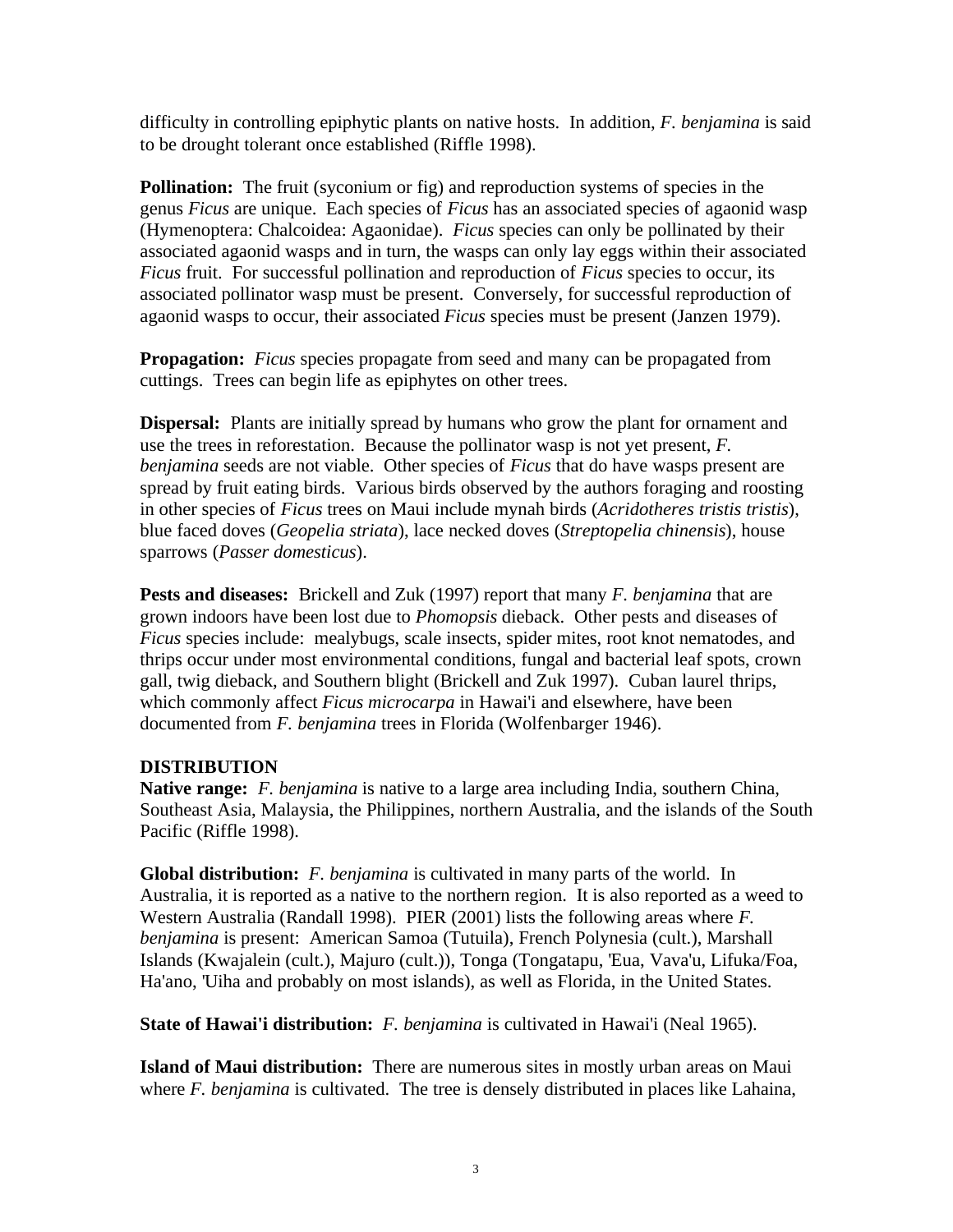Kahului, Kihei, Ha'iku, Makawao, Kula, Hana, and anywhere else people live. All sites on Maui recently mapped by the authors were considered cultivated, none were naturalized, though there were three locations that were noted as unknown status in the Kipahulu area. These were noted as unknown because they were growing on steep rocky terrain and though these are probably cultivated plants their wild appearance led to the unknown status.

# **CONTROL METHODS**

**Physical control:** Control of *Ficus* species seems daunting and is just beginning to be explored in Hawai'i. It is uncertain if small seedlings on the ground or as epiphytes can be pulled. Often, trees will germinate on and grow as epiphytes on other desirable trees, concrete structures, and fenceposts. These are sometimes out of reach or on steep dangerous terrain. Care will need to be taken in order to successfully kill the unwanted *Ficus* while preserving the host. Without control, the host tree or structure is in danger of destruction through strangulation.

**Chemical control:** Hammer (1996) reports the following. "Fig trees are particularly sensitive to triclopyr herbicides as a basal or cut-stump treatment. Trees found growing on concrete or rock structures should be treated with herbicide while young to avoid costly structural damage. Use extreme caution when applying herbicide to figs growing as epiphytes to ensure that the poison does not contact the host tree. When exotic figs germinate high in the branches of large trees in natural forest communities, it may be extraordinarily difficult to get close enough to the fig to treat it."

**Biological control:** Nadel et al. (1991) report several pests that could be looked at for biological control potential including various ants which were seen carrying off pollinator wasps from *Ficus* fruits, Hymenoptera and mites that may be parasites of the pollinator wasps, and staphylinids which were seen entering *Ficus* fruits and eating the pollinator wasps.

**Cultural control:** The pollinator wasps should be prevented from entering Hawai'i in order to prevent spread of *F. benjamina*.

**Noxious weed acts:** None.

## **MANAGEMENT RECOMMENDATIONS**

*F. benjamina* is widely planted in dense concentrations on Maui in most urban areas and is currently not spreading in Hawai'i due to the fact that its pollinator wasp has not yet been introduced. Should the wasp arrive and successfully establish on Maui, the small size of fruit, large population size, and epiphytic nature may lead to an aggressive invasive nature similar to that of the pest, *Ficus microcarpa*, though this is not certain. For now, *F. benjamina* is a widely planted tree that is not spreading and the best way to keep it that way is to prevent the arrival of its associated pollinator wasp.

## **REFERENCES**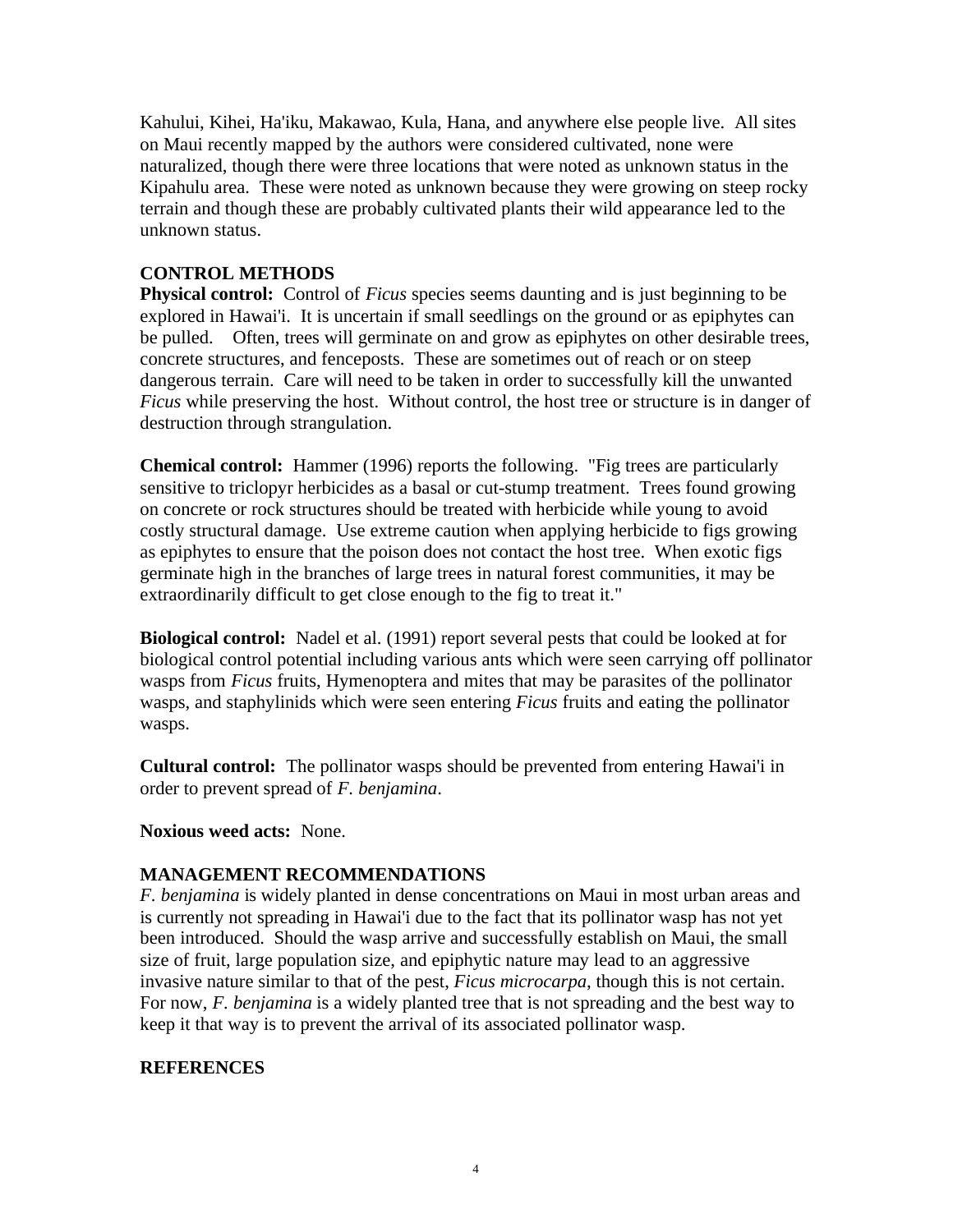Bailey, L.H. and E.Z. Bailey. 1976. *Hortus*. 3rd ed. Macmillan General Reference, NY.

Brickell, C. and J.D. Zuk. 1997. *The American Horticultural Society A-Z Encyclopedia of Garden Plants*. DK Publishing, Inc., NY.

Courtwright, G. 1988. *Tropicals*. Timber Press, Portland, OR.

Flora of North America. 2000. Flora of North America Association, FNA Volume 3. Available: http://www.fna.org/FNA (Accessed: February 7, 2002).

GRIN (Germplasm Resources Information Network)*.* 2001. Online Database. United States Department of Agriculture, Agricultural Research Service, National Germplasm Resources Laboratory, Beltsville, MD. Available: http://www.ars-grin.gov/ (Accessed: February 7, 2002).

Hammer, R.L. In: Randall, J.M. and J. Marinelli, ed. 1996. *Invasive Plants: Weeds of the Global Garden*. Brooklyn Botanic Garden Handbook 149. p. 33-34.

Janzen, D.H. 1979. How to be a fig. *Ann. Rev. Ecol. Syst*. 10:13-51.

Nadel, H., J.H. Frank, and R.J. Knight. 1992. Escapees and Accomplices: The Naturalization of Exotic Ficus and Their Associated Faunas in Florida. *Florida Entomologist* 75(1):29-38.

Neal, M.C. 1965. *In Gardens of Hawai'i*. Bernice P. Bishop Museum, Special Publication 40, Honolulu, HI.

Oppenheimer, H.L. and R.T. Bartlett. 2000. New Plant Records From Maui, O'ahu, and Hawai'i Islands. *Bishop Mus. Occas. Pap.* 64(1):1-10.

PIER (Pacific Island Ecosystems at Risk). 2001. Invasive plant species: *Ficus benghalensis* L., Moraceae. Pacific Island Ecosystems at Risk. Available: http://www.hear.org/pier/ (Accessed: January 16, 2002).

Ramirez, B.W. 1970. Host Specificity of Fig Wasps (Agaonidae). *Evol*. 24: 680-691.

Randall, R. 1998. Western Weeds. Plant Protection Society of Western Australia. Available: http://members.iinet.net.au/~weeds/western\_weeds/mol\_mor\_myr.htm (Accessed: February 7, 2002).

Riffle, R.L. 1998. *The Tropical Look*. Timber Press, Inc., Portland, Oregon.

Wagner, W.L., D.R. Herbst, and S.H. Sohmer. 1999. *Manual of the Flowering Plants of Hawai'i*. 2 vols. Bishop Museum Special Publication 83, University of Hawai'i and Bishop Museum Press, Honolulu, HI.